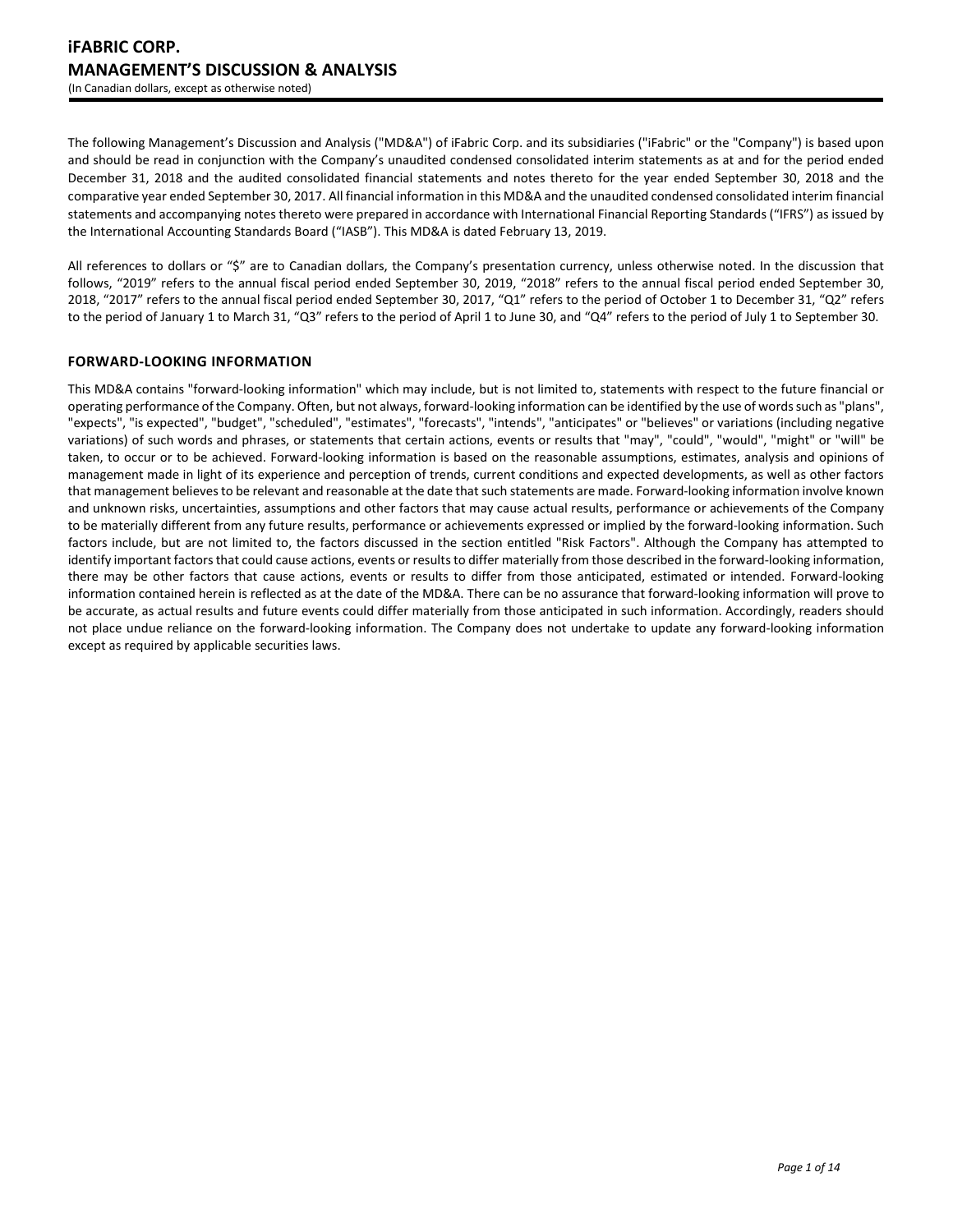# **BUSINESS OVERVIEW**

### **General**

iFabric is a Canadian public company, incorporated under the Alberta Business Corporations Act and is domiciled in Canada. The Company is listed on the Toronto Stock Exchange ("TSX") under the trading symbol "IFA". The head office is located at 525 Denison Street, Unit 1, Markham, Ontario, Canada.

The Company's business activities are divided into three reportable operating segments, which offer different products and services, and are managed separately because they require different marketing strategies and resource allocations. The following summarizes the operations of each segment:

- Intimate Apparel: Includes the design and distribution of women's intimate apparel and accessories.
- Intelligent Fabrics: Includes the development and distribution of innovative products and treatments that are suitable for application to textiles, plastics, liquids, and hard surfaces as well as finished performance apparel which integrate one or more such treatments. These products are designed to provide added benefits to the user.
- Other: Includes leasing of property to group companies, related parties and third parties.

# **NATURE OF OPERATIONS**

### **Intimate Apparel**

The Intimate Apparel Division currently operates under the trade name Coconut Grove Intimates. Its business comprises the design, purchasing, and distribution of intimate apparel and, in particular, a range of specialty bras including the Division's patented backless, strapless underwire bra. The Division also distributes a range of apparel accessories.

The Division utilizes contract warehouse facilities located in Los Angeles, California and Manchester, England in order to service its key U.S. and European markets and, Company-owned premises located in Markham, Ontario house the bulk of the Division's workforce, which comprises management, designers, administrative, product sourcing and logistical staff. The Markham premises also includes warehouse space, which serves as the distribution center for the Canadian market.

All product design is handled by the Markham design team and, currently over 95% of the Division's inventory production is outsourced to factories in China.

In the past several years, the Company has positioned the Division's product strategy by way of leveraging a key license agreement in order to sell products under various Maidenform® brands. The Maidenform® brand was founded in 1922 and during its 96-year history has grown to become one of the most recognizable and respected brands in the intimate apparel industry. In addition, the Division develops and supplies products for sale under the private label brands of certain major retailers as well as the Company's own brand.

Products are sold internationally to the Division's customer base, which includes a number of major retailers as well as specialty boutiques.

### **Intelligent Fabrics**

The Intelligent Fabrics Division currently enjoys exclusive worldwide distribution rights in respect of a number of proprietary chemical formulations that can be applied textiles in order to kill bacteria, repel insects, absorb odours, repel and wick moisture, block ultraviolet light and help encourage a healthy skin environment, amongst others. The Intelligent Fabrics Division operates under the name Intelligent Fabric Technologies (North America) Inc. ("IFTNA").

The business of the Intelligent Fabrics Division includes the development, testing and distribution of chemicals suitable for application to textiles as well as finished performance apparel which integrate one or more chemical enhancements, in order to achieve the performance characteristics demanded by the customer. The current focus is on technologies that improve the safety and well-being of the wearer. The Division's current product offerings include Protx2® (anti-microbial and anti-viral formulations) Enguard® (insect repellant technology), Dreamskin® (skin polymer), UVtx (ultraviolet light blocker), FreshTx (odour-absorbing technology), RepelTX (durable water repellant) and DryTx (moisture-wicking technology). The Company anticipates that several new products will be added to its pipeline in the future.

The Division has two key supply centers in Asia (namely China and Taiwan) which service the Asian market. This market represents the main production region for manufactured textiles supplied to North America and internationally and is the Company's main market area for the distribution of intelligent textile technologies. Technical support specialists in Asia provide guidance and support to customers regarding the integration of the Company's chemical formulations in their products. The Division also leverages the Company's textile expertise in order to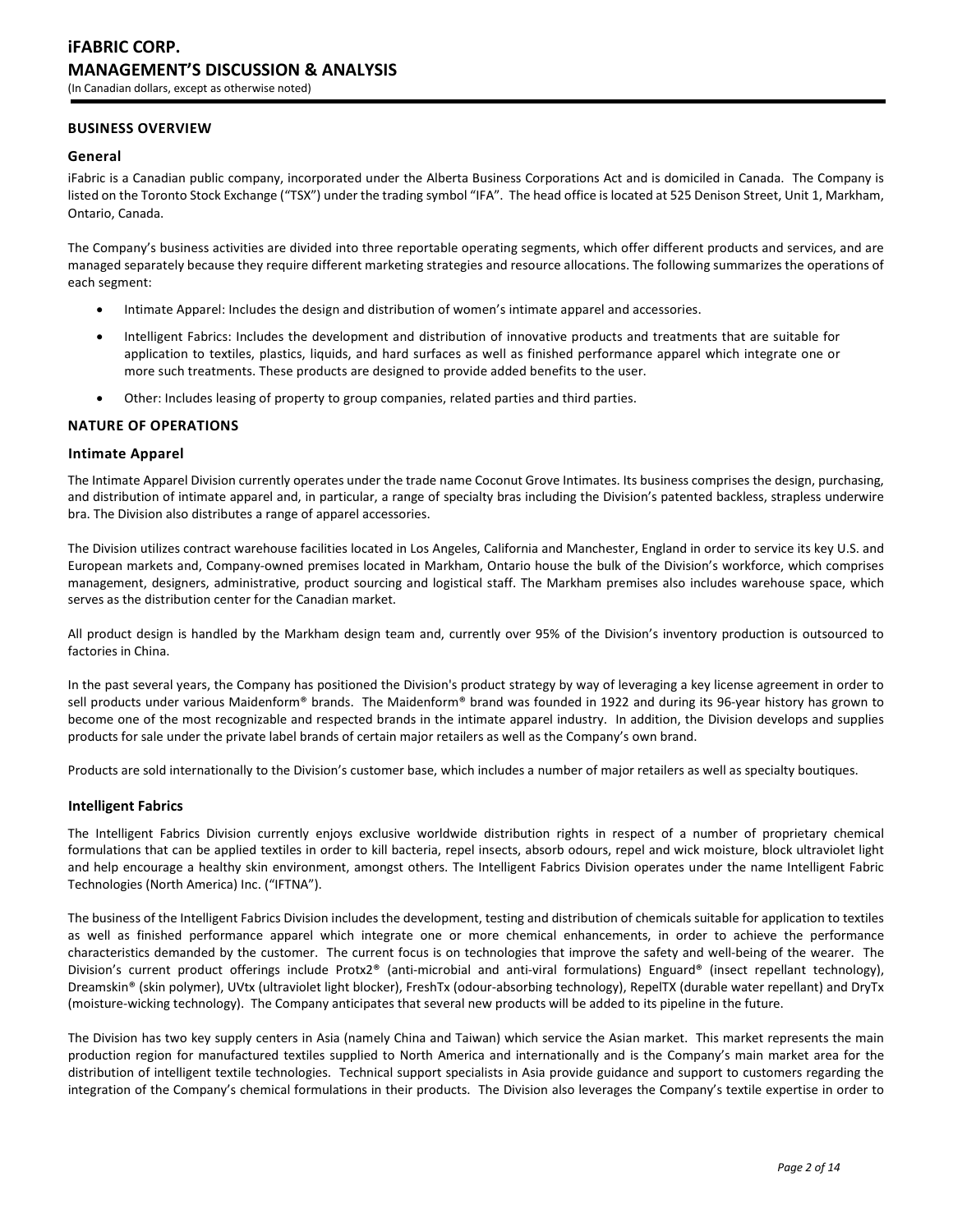supply finished products or fabrics treated with one or more of the Division's market leading formulations. All chemical formulations, as well as performance apparel, is produced or manufactured at various facilities in Asia.

The following describes the functionality of the division's current product portfolio:

#### *Protx2*® *Anti-Microbial Technologies*

Protx2*®* formulations impart anti-microbial and/or anti-viral powers to fibers, plastic, paint and paper treated with these formulations. Numerous laboratory tests have shown that treated products inhibit the growth of a wide variety of infectious agents associated with Healthcare-Associated Infections ("HAI"), including MRSA, C-Difficile, VRE, and H1N1, and by their application may assist in preventing the spread of such infections.

The Company is currently targeting two key markets with regard to the distribution of Protx2®:

#### a) Sports apparel, outerwear and footwear

There is an increasing trend amongst major sports apparel, outerwear and footwear manufacturers to offer technologically-enhanced products. With the ability of Protx2® to combat odor causing bacteria, the Company is able to provide manufacturers with the ability to produce apparel and footwear that stays fresher longer without the need for repeated washing or cleaning. Innovative application methodology developed by the Company over a number of years allows for Protx2® to be integrated into almost any fabric as well as all the components of footwear including foam, rubber, and plastics. With its current Environmental Protection Agency ("EPA") and European regulatory registrations, the Company can distribute Protx2® for use in all sportswear and footwear for distribution in the U.S. market as well as most international markets.

#### b) Medical

Protx2® formulations impart anti-microbial and/or anti-viral powers to fibers, plastic, paint and paper treated with these formulations and is suitable for application to many areas of a hospital environment, including, scrubs, bedding, curtaining, carpeting, walls, air filters and numerous plastic components amongst others.

The Protx2® range of products is dedicated to combating hospital acquired bacterial infections, including MRSA, Clostridium Difficile, VRE, Klebsiella Pneumonia, and by their application may greatly assist in reducing such infections. In addition, Protx $2<sup>®</sup>$  is also a strong antiviral agent effective against, Norovirus and H1N1.

#### *Dreamskin*®

Fabrics treated with the Dreamskin® polymer are designed to encourage a healthy skin environment because of its ability to control both moisture and friction. Dreamskin® is effective during both summer and winter months as both high and low moisture environments are known causes of discomfort and irritation.

By providing a surface that is free from skin irritants such as laundry detergent residue and dust, Dreamskin® treated fabrics provide for a luxurious wearing experience without irritation or dryness.

In particular, athletic apparel has two key areas that can cause skin irritation, namely friction and excessive moisture. Dreamskin® targets both of these to help prevent irritation during sporting activities.

A further targeted market for Dreamskin® is as a device to aid sufferers of eczema, psoriasis and other types of irritating skin disorders. The friction caused by clothing is currently a major source of irritation for sufferers of such disorders and the ability of Dreamskin® to substantially reduce the amount of friction serves as a useful tool to alleviate irritation.

### *Enguard*® *Insect Repellent Fabric*

Applying Enguard® to fabrics results in a highly effective and durable insect repellent. A major strength of Enguard® is that it is safe for children. Testing carried out by the London School of Hygiene and Tropical Medicine show Enguard® to have repelling power comparable to highconcentration DEET and significantly greater than any other natural insect repellents.

# UVtx™

Textiles infused with UVtx™ provides apparel with a built in ultraviolet ("UV") light blocker. The UVtx™ formulation contains both UV reflecting and UV absorption elements, giving apparel treated with UVtx™ the ultraviolet protection factor ("UPF") strength of up to UPF 60. This allows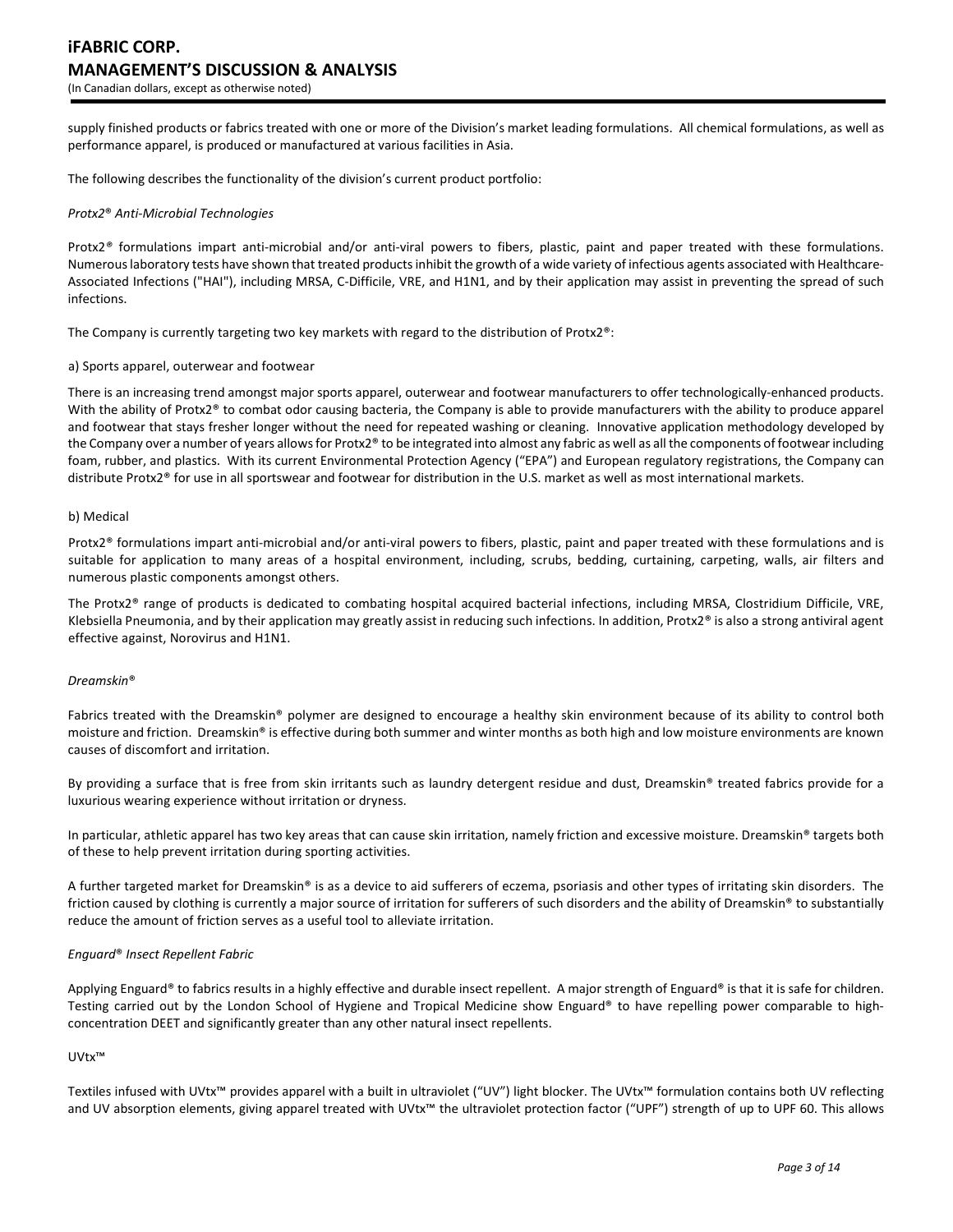the wearer of UVtx™ treated apparel to enjoy permanent sun protection without the need to apply sprays or lotions to the area covered by the garment. Testing has shown that UVtx<sup>™</sup> treated textiles never lose efficacy.

# FreshTx™

FreshTx™ is a state of the art odour-absorbing technology, which is easily infused into textile products. FreshTx™ offers permanent protection against odours without the need to use sprays or perfumes. FreshTx™ uses naturally-occurring elements for effective results that are non-toxic and safe. Extremely durable, once applied, the properties of FreshTx™ are renewed with each wash, and is effective even when wet.

# DryTx™

DryTx<sup>™</sup> moisture wicking technology provides treated apparel with the ability to quickly draw moisture away from the skin and disperse perspiration across the fabric surface for faster evaporation.

The main attributes of DryTx™ are its abilities to:

- Wick moisture away from the skin;
- Provide for garments that will not feel heavy or damp even during periods of high exertion by the wearer;
- Provide for garments that create less skin chafe compared to wet fabrics;
- Provide for garments that dry quicker, thereby assisting the wearer in maintaining a more even body temperature;
- Allow for fabrics to retain their natural softness.

An additional significant attribute of DryTx™ is its ability to be integrated into apparel in combination with the division's other product offerings, resulting in unique garments that provide superior performance characteristics for athletic apparel.

#### RepelTX™

RepelTX™ is an environmentally friendly coating that is resistant to moisture. The RepelTX™ coating can be used on various surfaces including electronics and fabrics, which are then protected against moisture absorption.

RepelTX™ offers the next generation in water repellency performance. RepelTX modifies fabric at the molecular level by permanently attaching hydrophobic 'hairs' to individual fibers that lift liquids, causing them to bead and roll right off the fabric surface. It features a hydrocarbon polymer which is both more ecologically friendly and economically smart compared to competing technologies. The result is a market leading performance, liquid repellency that is breathable, durable and fast drying.

A substantial body of testing carried out by the Company have shown that RepelTX™ and Protx2® work extremely well in conjunction with each other. Particularly in health care environments, the combination of water repellency and an antimicrobial allows for garments that repel liquids (for example, blood) and at the same time can kill bacteria. These combined attributes are optimal for the healthcare industry. The additional benefit to iFabric is the increased revenue from every sale involving a multiple of chemicals.

# **SELECTED ANNUAL INFORMATION**

The following table sets forth selected annual consolidated statement of earnings (loss) information and balance sheet data for each of the last five fiscal years:

| For the year ended and as at September 30,              | 2018                     | 2017       | 2016       | 2015                     | 2014       |
|---------------------------------------------------------|--------------------------|------------|------------|--------------------------|------------|
| <b>Income Statement Data</b>                            |                          |            |            |                          |            |
| Revenue                                                 | 15,121,370               | 18,856,477 | 13,570,365 | 13,074,848               | 13,021,482 |
| Net earnings (loss) attributable to common shareholders | 924.743                  | 1,597,070  | (373, 977) | (109, 837)               | 542,214    |
| Net earnings (loss) per common share                    |                          |            |            |                          |            |
| Basic                                                   | 0.035                    | 0.061      | (0.014)    | (0.004)                  | 0.021      |
| Diluted                                                 | 0.034                    | 0.059      | (0.014)    | (0.004)                  | 0.020      |
| <b>Balance Sheet Data</b>                               |                          |            |            |                          |            |
| Total assets                                            | 14,179,359               | 14,724,528 | 12,296,093 | 11,928,359               | 11,559,443 |
| Total non-current financial liabilities                 | 1,818,657                | 586,544    | 1,893,809  | 1,408,893                | 1,952,287  |
| Cash dividends declared                                 | $\overline{\phantom{a}}$ | -          |            | $\overline{\phantom{0}}$ |            |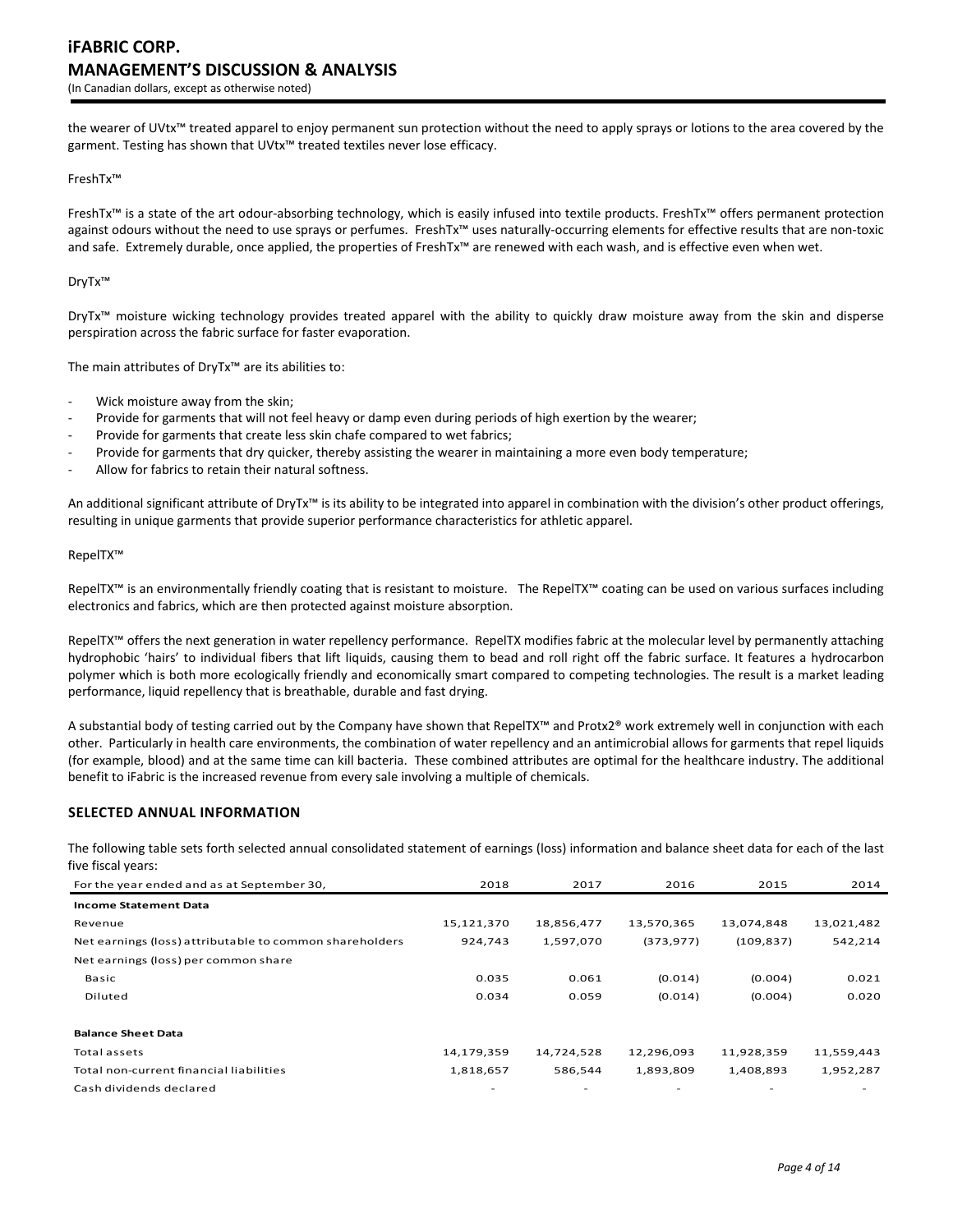# **RESULTS OF OPERATIONS – THREE MONTHS ENDED DECEMBER 31, 2018 AND 2017**

The following table sets forth the Company's unaudited condensed consolidated statements of earnings (loss) and comprehensive earnings (loss) for the three months ended December 31, 2018 and 2017:

| For the three months ended December 31,              | 2018       | 2017       |
|------------------------------------------------------|------------|------------|
| <b>REVENUE</b>                                       | 2,471,881  | 5,136,771  |
| <b>COST OF SALES</b>                                 | 1,590,273  | 2,549,577  |
| <b>GROSS PROFIT</b>                                  | 881,608    | 2,587,194  |
| <b>EXPENSES</b>                                      |            |            |
| Selling, general and administrative costs            | 1,330,233  | 1,276,910  |
| Interest on operating line                           |            | 9,395      |
| Interest on bank loan                                | 12,359     | 16,644     |
| Amortization of property, plant and equipment        | 17,211     | 16,548     |
| Amortization of deferred development costs           | 10,971     | 40,366     |
|                                                      | 1,370,774  | 1,359,863  |
| <b>EARNINGS (LOSS) FROM OPERATIONS</b>               | (489, 166) | 1,227,331  |
| OTHER EXPENSES (INCOME)                              |            |            |
| Share-based compensation                             | 73,378     | 45,483     |
| Loss (gain) on foreign exchange                      | 64,610     | (117, 044) |
|                                                      | 137,988    | (71, 561)  |
| <b>EARNINGS (LOSS) BEFORE INCOME TAXES</b>           | (627, 154) | 1,298,892  |
| PROVISION FOR (RECOVERY OF) INCOME TAXES             |            |            |
| Current                                              | (53, 391)  | 223,237    |
| Deferred                                             | (16,900)   | 124,700    |
|                                                      | (70, 291)  | 347,937    |
| <b>NET EARNINGS (LOSS)</b>                           | (556, 863) | 950,955    |
| NET EARNINGS (LOSS) ATTRIBUTABLE TO:                 |            |            |
| iFabric Corp. shareholders                           | (557, 122) | 950,480    |
| Non-controlling interest                             | 259        | 475        |
|                                                      | (556, 863) | 950,955    |
| OTHER COMPREHENSIVE EARNINGS                         |            |            |
| Unrealized gain on translation of foreign operations | 125,085    | 13,307     |
|                                                      | 125,085    | 13,307     |
| TOTAL COMPREHENSIVE EARNINGS (LOSS)                  | (431, 778) | 964,262    |
| <b>EARNINGS (LOSS) PER SHARE</b>                     |            |            |
| Basic                                                | (0.021)    | 0.036      |
| Diluted                                              | (0.021)    | 0.035      |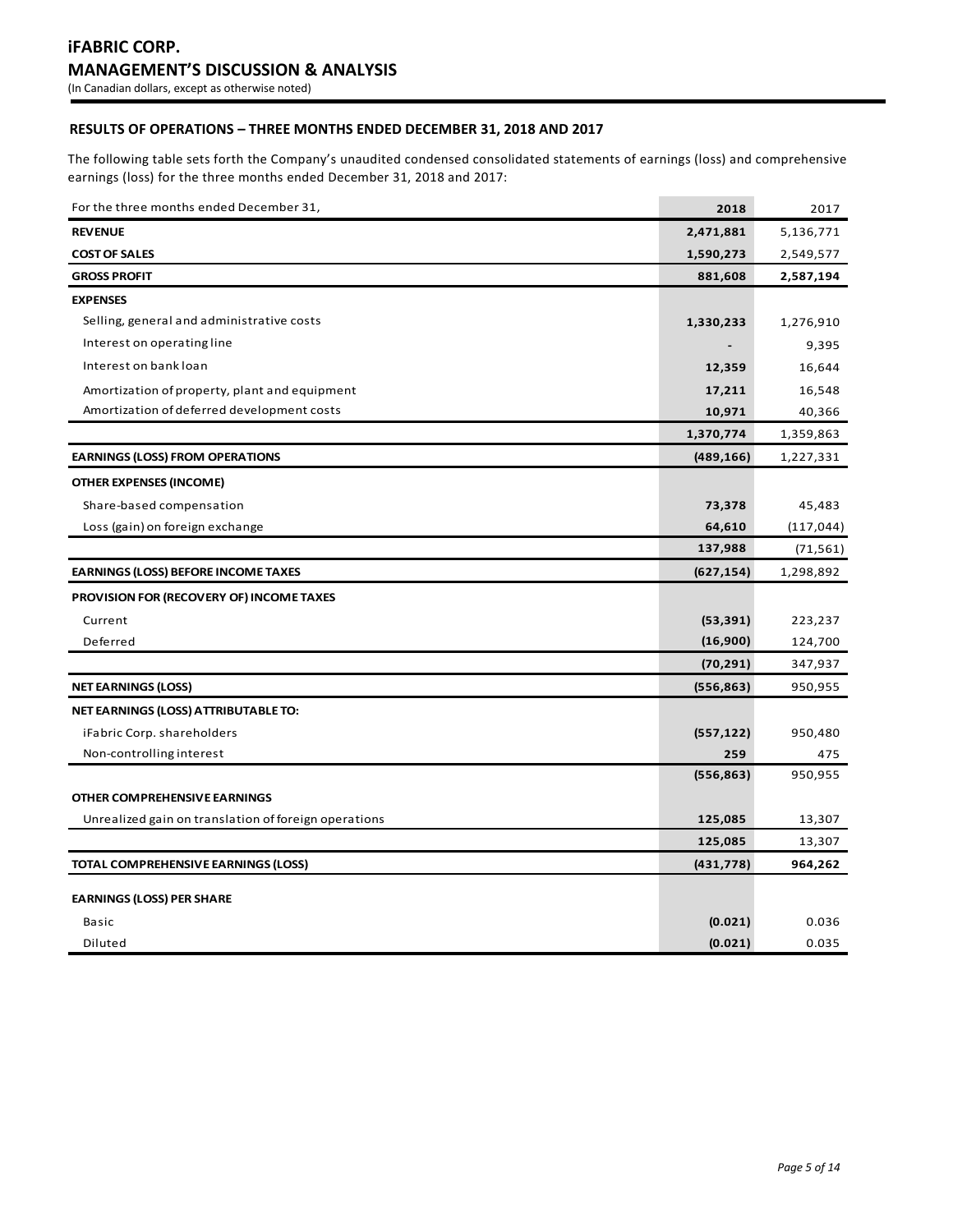# **iFABRIC CORP. MANAGEMENT'S DISCUSSION & ANALYSIS**

(In Canadian dollars, except as otherwise noted)

# **SELECTED OPERATING SEGMENT DATA**

|                                      |            |             |          | Corporate    |              |
|--------------------------------------|------------|-------------|----------|--------------|--------------|
|                                      | Intimate   | Intelligent | Other    | Items and    |              |
| Three months ended December 31, 2018 | Apparel    | Fabrics     | Segments | Eliminations | Consolidated |
| External Revenue                     | 1,304,322  | 1,141,959   | 25,600   |              | 2,471,881    |
| Earnings (loss) before income taxes  | (405, 655) | (169, 334)  | 2,753    | (54, 918)    | (627, 154)   |
|                                      |            |             |          |              |              |
|                                      | Intimate   | Intelligent | Other    | Items and    |              |
| Three months ended December 31, 2017 | Apparel    | Fabrics     | Segments | Eliminations | Consolidated |
| <b>External Revenue</b>              | 3,479,795  | 1,631,376   | 25,600   |              | 5,136,771    |
| Earnings (loss) before income taxes  | 678,102    | 576,653     | 2,532    | 41,605       | 1,298,892    |
|                                      |            |             |          |              |              |

# **Revenue by geographic regions:**

| Three months ended December 31, | 2018      | 2017      |
|---------------------------------|-----------|-----------|
| External sales revenue          |           |           |
| Canada                          | 693,141   | 131,685   |
| United States                   | 1,031,787 | 3,195,790 |
| United Kingdom                  | 170,150   | 183,821   |
| Southeast Asia and other        | 576,803   | 1,625,474 |
| Total                           | 2,471,881 | 5,136,771 |

# **Q1 2019 FINANCIAL HIGHLIGHTS**

| Three months ended December 31,                               | 2018       | 2017      |
|---------------------------------------------------------------|------------|-----------|
|                                                               |            |           |
| Revenue                                                       | 2,471,881  | 5,136,771 |
| Earnings (loss) from operations                               | (489, 166) | 1,227,331 |
| Share based compensation                                      | (73, 378)  | (45, 483) |
| Adjusted EBITDA *(Note)                                       | (513, 235) | 1,427,328 |
| Net earnings (loss) after tax                                 | (556, 863) | 950,955   |
| Net earnings (loss) after tax<br>attributable to shareholders | (557, 122) | 950,480   |
| Net earnings (loss) per share                                 |            |           |
| Basic                                                         | (0.021)    | 0.036     |
| Diluted                                                       | (0.021)    | 0.035     |
|                                                               |            |           |

*\*Note: Adjusted EBITDA represents earnings before interest, taxes, depreciation, amortization and share based compensation*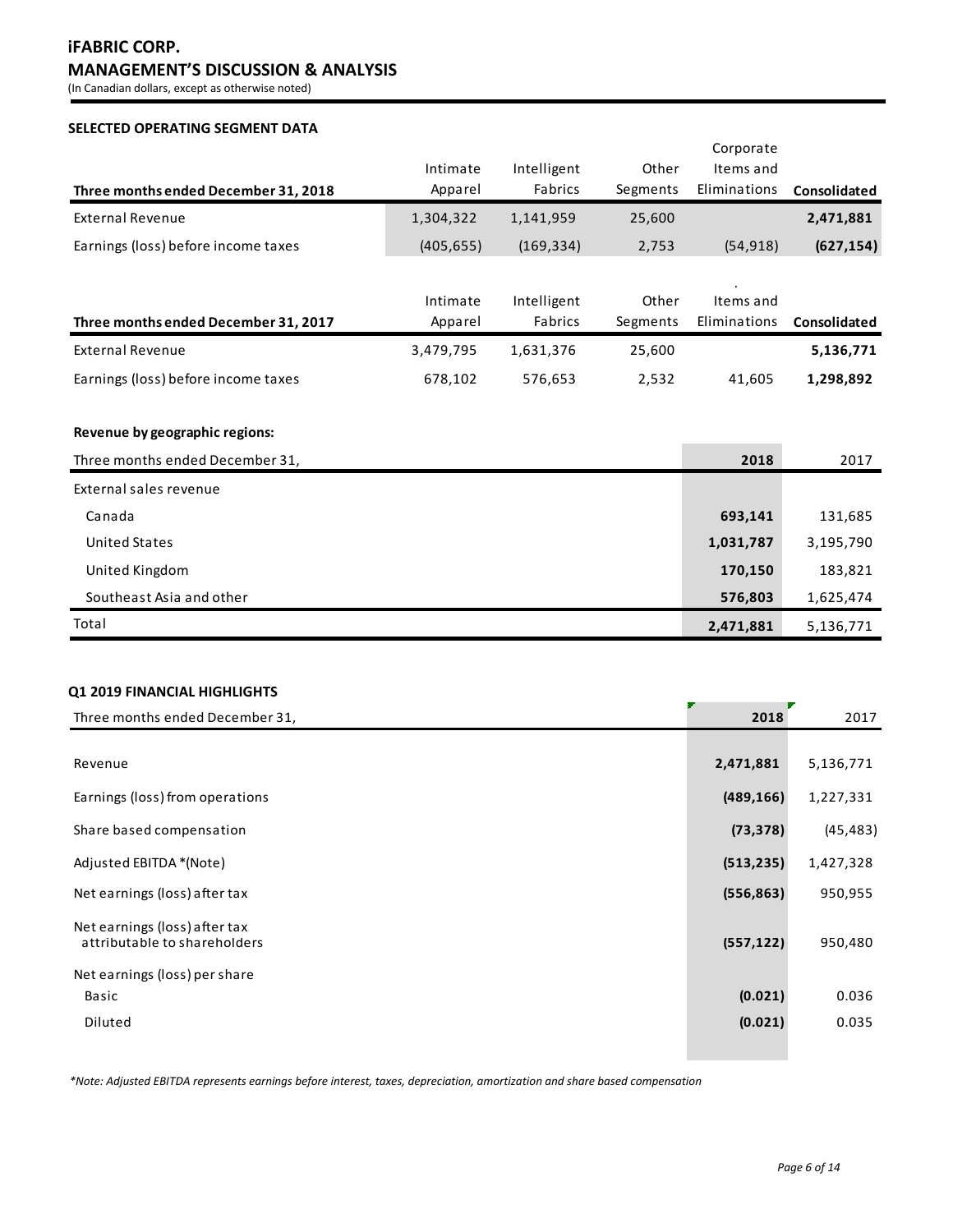# **DISCUSSION OF THE RESULTS OF OPERATIONS – THREE MONTHS ENDED DECEMBER 31, 2018 AND 2017**

# **Revenue**

Revenue decreased by \$2,664,890 to \$2,471,881 in Q1 2019 from \$5,136,771 in Q1 2018. With respect to the reportable operating segments of the Company, revenue decreased by 63% or \$2,175,473 in its Intimate Apparel segment to \$1,304,322 in Q1 2019 from \$3,479,795 in Q1 2018 and revenue decreased by 30% or \$489,417 in its Intelligent Fabrics segment to \$1,141,959 in Q1 2019 from \$1,631,376 in Q1 2018. Geographically, revenue increased in Canada but decreased in the U.K., the U.S. and Southeast Asia and other areas in Q1 2019 versus Q1 2018.

Overall, revenue decreased by 52% during Q1 2019 in comparison to Q1 2018. In the Intelligent Fabrics operating segment, the decrease in revenue was mainly attributable to no license revenue being received in Q1 2019 compared \$320,000 received during Q1 2018. Timing differences in chemical sales to a major customer further contributed to the decrease. In the Intimate Apparel operating segment, the decrease in revenue during Q1 2019 from Q1 2018 was primarily attributable to the discontinuance of sleepwear products, which were fully phased out prior to the commencement of the current quarter.

# **Gross profit**

Gross profit as a percentage of revenue decreased to 36% in Q1 2019 from 50% in Q1 2018. The decrease in gross profit percentage is due to a number of factors. In Q1 2018, the Intelligent Fabrics received license revenue of \$320,000 against which there was no cost of sales. There was no corresponding license revenue receipt in Q1 2019. Additional reasons for the reduction in the overall gross margin percentage include there being a higher proportion of Intelligent Fabric segment sales at lower margins in Q1 2019 versus Q1 2018, as well as incentives provided to a major customer in this operating segment, in respect of initial finished performance apparel programs. Gross profit in dollars decreased by 66% or \$1,705,586 to \$881,608 in Q1 2019 from \$2,587,194 in Q1 2018. The decrease in gross profit dollars is attributable to factors discussed above.

# **Selling, general and administrative costs**

In Q1 2019, selling, general and administrative costs amounted to \$1,330,233 compared to \$1,276,910 in Q1 2018. The increase in costs amounting to \$53,323 in Q1 2019 versus 2018, is mainly attributable to increased selling expenses to secure new programs in the Company's Intelligent Fabrics operating segment, as well a severance payments resulting from the realignment of marketing personnel to provide for greater skills in the areas of online sales and the use of social media to promote products.

### **Interest Expense**

Interest expense during Q1 2019 was \$12,359 compared to \$26,039 during Q1 2018. The decrease in interest expense was mainly due to the Company's operating line remaining unutilized during Q1 2019, as well as a reduction in the interest rate on the Company's bank term loan, which was renegotiated in the previous fiscal year.

### **Amortization**

Amortization of the Company's property, plant and equipment and deferred development costs totaled \$28,182 during Q1 2019 compared to \$56,914 during Q1 2018. The reduction in amortization costs was mainly attributable to certain categories of development costs being fully amortized during the previous fiscal year.

### **Share-based compensation**

Share-based compensation costs in Q1 2019 were \$73,378 compared to \$45,483 in Q1 2018 resulting in an increase of \$27,895. The increase in share-based compensation costs is due to the vesting of previously issued stock options.

# **Gain on foreign exchange**

In Q1 2019, the Company's loss on foreign exchange was \$64,610 versus a gain of \$117,044 in Q1 2018. The primary reasons for the exchange variance in Q1 2019 versus 2018 were instability in the Canadian dollar during Q1 2019, as well increased unrealized gains on the translation of foreign operations amounting to \$117,778, which are now reflected in other comprehensive earnings instead of earnings, pursuant to the recognition of the US dollar as the functional currency for both of the Company's operating segments, effective October 1, 2017.

# **Provision for (recovery of) income taxes**

The Company's recovery of income taxes in Q1 2019 was \$70,291 compared to a provision for income taxes of \$347,937 in Q1 2018. Included in the earnings (loss) before income taxes are certain non-deductible items for tax purposes. Differences in the amounts of nondeductible expenses is the primary reason for the change in the Company's effective income tax rate from Q1 2018 to Q1 2019.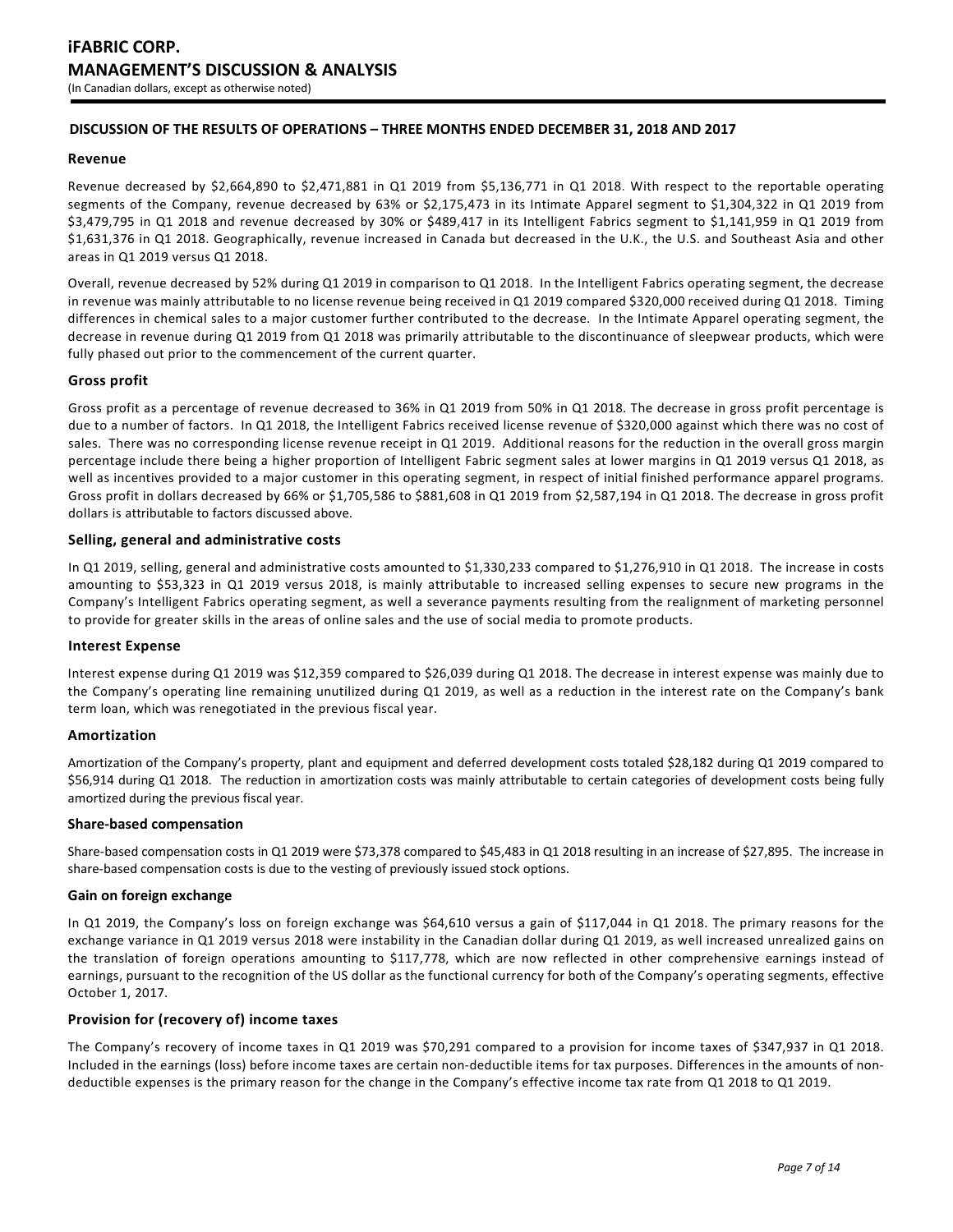# **Net earnings (loss) and EBITDA**

# **Other comprehensive earnings (loss)**

Effective October 1, 2017, the Company's subsidiaries Coconut Grove Pads Inc. and, Intelligent Fabric Technologies (North America) Inc., changed their functional currency to United States Dollars given the increasing prevalence of United States Dollar denominated transactions in their operations. This change in functional currency is accounted for prospectively from October 1, 2017. Accordingly, all unrealized exchange differences resultant from the translation of balances from the functional currency (US dollars) to the presentation currency (Canadian dollars), subsequent to October 1, 2017, are now recognized in other comprehensive earnings. For the three months ended December 31, 2018 an amount of \$125,085 was included in other comprehensive earnings, in respect of the unrealized gain arising on currency translation of foreign operations at the end of Q1 2019 compared to \$13,307 included in other comprehensive earnings for Q1 of 2018. The primary reason for this increase was the continued weakening of the Canadian dollar during Q1 2019.

# **SEASONALITY AND QUARTERLY FLUCTUATIONS**

The Company's business is seasonal and results of operations for any interim period are not necessarily indicative of results of operations for the full fiscal year.

# **SUMMARY OF QUARTERLY RESULTS**

| Fiscal 2019                                             | Q1         | Q <sub>2</sub> | Q <sub>3</sub> | Q4        |
|---------------------------------------------------------|------------|----------------|----------------|-----------|
| Revenue                                                 | 2,471,881  |                |                |           |
| Net earnings (loss) attributable to common shareholders | (557, 122) |                |                |           |
| Net earnings (loss) per common share                    |            |                |                |           |
| <b>Basic</b>                                            | (0.021)    |                |                |           |
| Diluted                                                 | (0.021)    |                |                |           |
|                                                         |            |                |                |           |
| Fiscal 2018                                             | Q1         | Q <sub>2</sub> | Q <sub>3</sub> | Q4        |
| Revenue                                                 | 3,102,120  | 4,255,192      | 4,888,400      | 6,610,765 |
| Net earnings (loss) attributable to common shareholders | (125, 375) | 488,321        | 264,213        | 969,911   |
| Net earnings (loss) per common share                    |            |                |                |           |
| <b>Basic</b>                                            | (0.005)    | 0.019          | 0.010          | 0.037     |
| Diluted                                                 | (0.005)    | 0.018          | 0.010          | 0.036     |
|                                                         |            |                |                |           |
| Fiscal 2017                                             | Q1         | Q <sub>2</sub> | Q <sub>3</sub> | Q4        |
| Revenue                                                 | 3,102,120  | 4,255,192      | 4,888,400      | 6,610,765 |
| Net earnings (loss) attributable to common shareholders | (125, 375) | 488,321        | 264,213        | 969,911   |
| Net earnings (loss) per common share                    |            |                |                |           |
| <b>Basic</b>                                            | (0.005)    | 0.019          | 0.010          | 0.037     |
| Diluted                                                 | (0.005)    | 0.018          | 0.010          | 0.036     |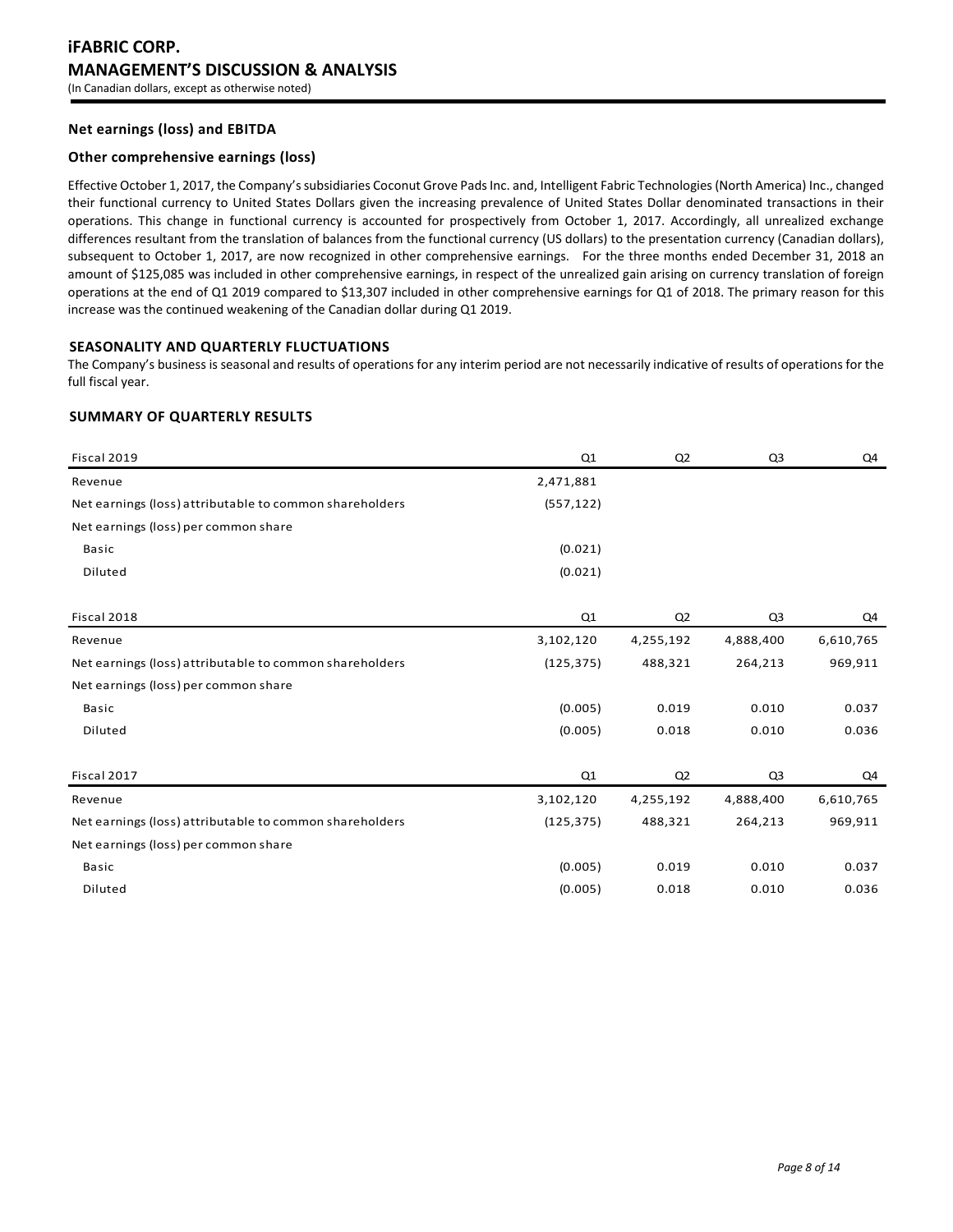The following table sets forth the Company's unaudited condensed consolidated statements of financial position as at December 31, 2018 and September 30, 2018:

|                                                                   | December 31,<br>2018 | September 30,<br>2018 |
|-------------------------------------------------------------------|----------------------|-----------------------|
| As at                                                             |                      |                       |
| <b>ASSETS</b>                                                     |                      |                       |
| <b>Current assets</b>                                             |                      |                       |
| Cash                                                              | 3,413,219            | 3,542,899             |
| Accounts receivable                                               | 2,089,349            | 2,200,669             |
| Inventories                                                       | 3,960,722            | 4,293,436             |
| Prepaid expenses and deposits                                     | 181,371<br>(78, 673) | 165,296               |
| Foreign exchange forward contracts<br><b>Total current assets</b> |                      | 37,055                |
|                                                                   | 9,565,988            | 10,239,355            |
| <b>Non-current assets</b>                                         |                      |                       |
| Due from related parties                                          | 123,000              | 123,000               |
| Property, plant and equipment                                     | 2,886,880            | 2,844,091             |
| Deferred development costs                                        | 140,192              | 151,163               |
| Deferred income taxes                                             | 783,600              | 766,700               |
| Goodwill                                                          | 55,050               | 55,050                |
| <b>Total non-current assets</b>                                   | 3,988,722            | 3,940,004             |
| <b>Total assets</b>                                               | 13,554,710           | 14,179,359            |
| <b>LIABILITIES</b>                                                |                      |                       |
| <b>Current liabilities</b>                                        |                      |                       |
| <b>Bankindebtedness</b>                                           |                      |                       |
| Accounts payable and accrued liabilities                          | 984,251              | 770,790               |
| Income taxes payable                                              | 359,848              | 413,239               |
| Current portion of deferred revenue                               | 39,300               | 39,300                |
| Current portion due to related parties                            | 15,023               | 15,023                |
| Current portion of bank loan payable                              | 79,616               | 78,962                |
| <b>Total current liabilities</b>                                  | 1,478,038            | 1,317,314             |
| <b>Non-current liabilties</b>                                     |                      |                       |
| Deferred revenue                                                  | 81,875               | 91,700                |
| Due to related parties                                            | 471,380              | 468,668               |
| Bank loan payable                                                 | 1,238,429            | 1,258,289             |
| <b>Total non-current liabilities</b>                              | 1,791,684            | 1,818,657             |
| <b>Total liabilities</b>                                          | 3,269,722            | 3,135,971             |
|                                                                   |                      |                       |
| <b>EQUITY</b>                                                     |                      |                       |
| Equity attributable to iFabric Corp. shareholders                 |                      |                       |
| Capital stock                                                     | 2,963,824            | 2,963,824             |
| <b>Reserves</b>                                                   | 2,246,069            | 2,567,433             |
| <b>Retained earnings</b>                                          | 4,758,585            | 5,315,707             |
| Accumulated other comprehensive earnings                          | 307,488              | 182,403               |
| Total equity attributable to iFabric Corp. shareholders           | 10,275,966           | 11,029,367            |
| Non-controlling interest                                          | 9,022                | 14,021                |
| <b>Total equity</b>                                               | 10,284,988           | 11,043,388            |
| <b>Total liabilities and equity</b>                               | 13,554,710           | 14,179,359            |

**OVERVIEW OF CONSOLIDATED STATEMENTS OF FINANCIAL POSITION**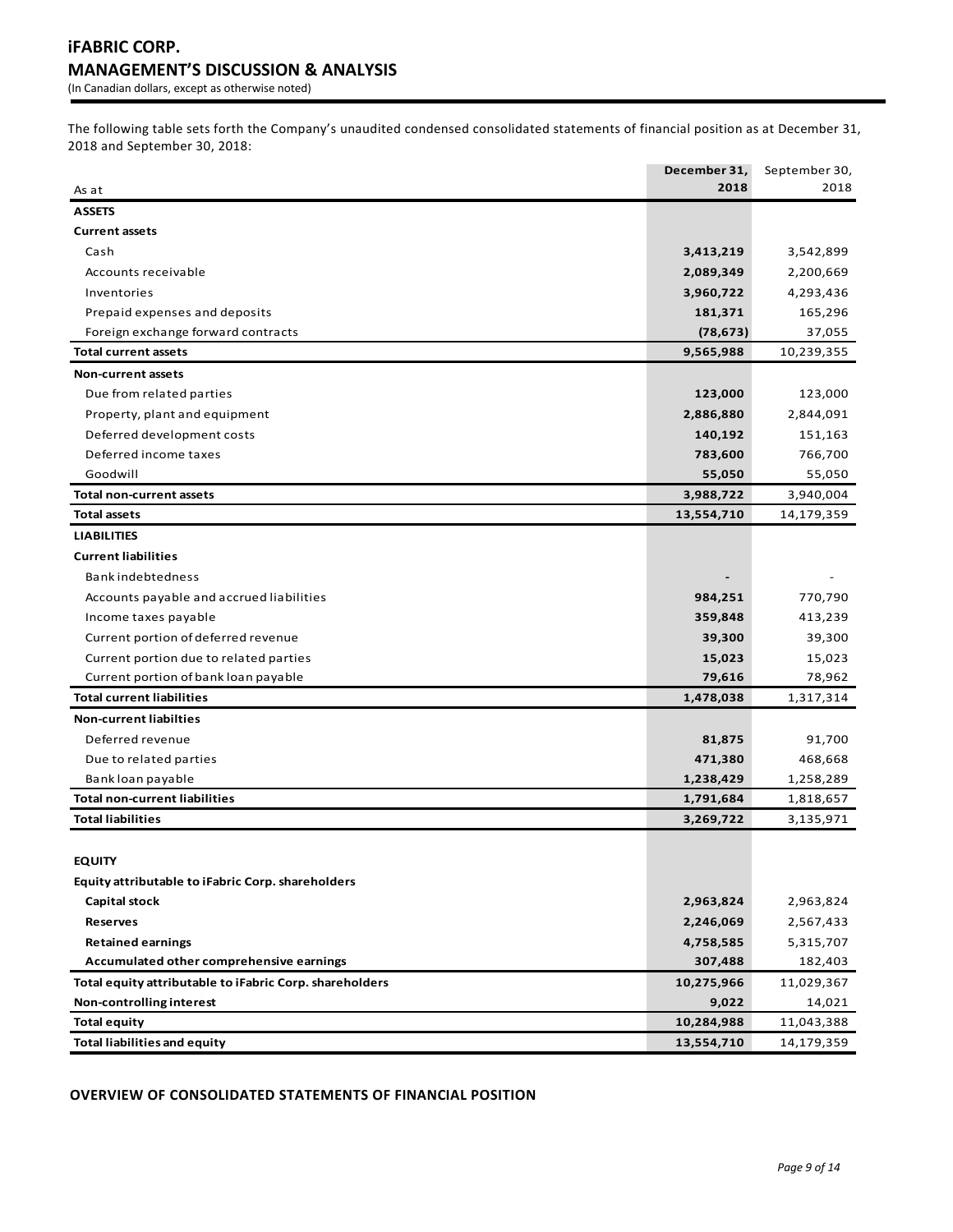The Company's cash balance decreased to \$3,413,219 as at December 31, 2018 from \$3,542,899 as at September 30, 2018 representing a decrease of \$129,680.

Total accounts receivable at the end of Q1 2019 was \$2,089,349 compared to \$2,200,669 as at September 30, 2018. The reduction in accounts receivable is attributable to reduced revenues in Q1 2019 compared to 2018.

Total inventory decreased by \$332,714 to \$3,960,722 at the end of Q1 2019 from \$4,293,436 at the end of fiscal 2018. The decrease is attributed to reduced revenues with the corresponding need to carry lower levels of inventory.

Property, plant and equipment at the end of Q1 2019 totaled \$2,886,880 compared to \$2,844,091 at the end of fiscal 2018, with the change attributable to purchase of new capital assets.

Deferred development costs decreased to \$140,192 at the end of Q1 2019 from \$151,163 at the end of fiscal 2018. The decrease is attributed to amortization of deferred development costs.

Deferred income taxes increased to \$783,600 at the end of Q1 2019 from \$766,700 at the end of fiscal 2018. The increase is mostly attributable to losses incurred in the Company's Intelligent Fabric operating segment during the first quarter of 2019.

Total liabilities at the end of Q1 2019 were \$133,751 higher than at the end of fiscal 2018. The Company increased its liabilities mainly with respect to trade payables and accrued liabilities at the end of the quarter.

# **LIQUIDITY, CASH FLOWS AND CAPITAL RESOURCES**

The Company is subject to risks including, but not limited to, the potential inability to raise additional funds through debt and/or equity financing to support the Company's development and continued operations, and to meet the Company's liabilities and commitments as they come due.

The Company's capital resources include a bank operating line, long-term debt, and equity attributable to the Company's shareholders.

#### **Bank Operating Line**

Two of the Company's subsidiaries share a demand operating loan with a tier one Canadian bank available to a maximum of \$3,750,000, against which \$0 was outstanding as at December 31, 2018 (September 30, 2018 - \$0). The loan facility bears interest at either the bank's prime lending rate or USD base rate, as applicable, plus 0.75%. The purpose of the credit facility is to provide for ongoing operating requirements including the financing of accounts receivable and inventories. The facility is secured by a first-ranking all-indebtedness collateral mortgage in the amount of \$3,000,000 on land and buildings, a general security agreement, an assignment of rents, as well as guarantees from the Company and two of its subsidiary companies.

### **Fixed Rate Term-Loan**

One of the Company's subsidiaries has fixed rate term loan, payable in monthly payments of \$10,522 comprising principal and interest at a fixed rate of 3.64% per annum, amortized over a fifteen-year period ending February 28, 2032, maturing March 5, 2020 and secured by a first-ranking all-indebtedness collateral mortgage in the amount of \$3,000,000 on land and buildings, a general security agreement, an assignment of rents, as well as guarantees from the Company and three of its subsidiary companies. The loan balance amounted to \$1,318,045 as at December 31, 2018 compared to \$1,337,251. The decrease is attributable to payments of principal during the current quarter. Management expects to repay solely the minimum monthly payments, totaling \$126,262 over the next twelve months.

#### **Working capital**

Working capital represents current assets less current liabilities. As at December 31, 2018, the Company's working capital was \$8,087,950 compared to working capital of \$8,922,041 as at September 30, 2018, representing a decrease of \$834,091 or 9%. Portion of this decrease was as a result of the acquisition on November 13, 2018, of an additional 15% of the common shares in 2074160 Ontario Inc. from the non-controlling shareholders for cash consideration of \$400,000, resulting in the Company's shareholding in 2074160 Ontario Inc. increasing to 75% and the non-controlling interest decreasing to 25%. 2074160 Ontario Inc. owns the land and buildings occupied by the Company as offices and a warehouse. An independent valuation of the land and buildings received at the date of the transaction, reflected an appraised market value of \$5,000,000, representing an increase in value of \$2,269,519 over the book value of \$2,730,481 as at December 31, 2018.

# **Operating activities**

Cash provided by operating activities during the three months ended December 31, 2018 amounted to \$221,729 compared to an amount of \$2,952,163 provided by operating activities during the three months ended December 31, 2017, representing a decrease in cash flow of \$2,730,434. The decrease in operational cash flow can be largely attributed to the decrease in earnings for the quarter.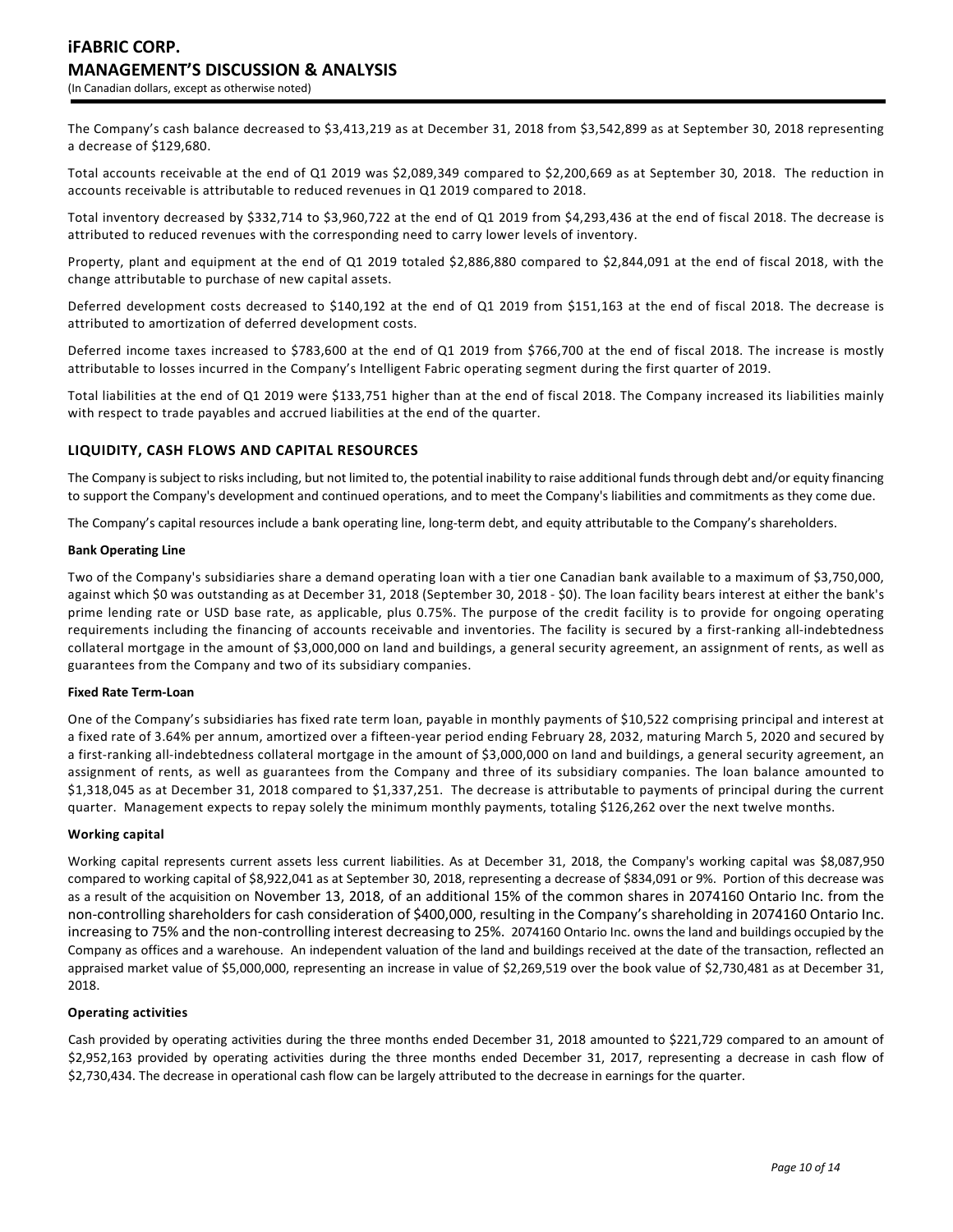#### **Financing activities**

Cash used in financing activities during the three months ended December 31, 2018 amounted to \$416,494, compared to \$856,338 used in financing activities during the three months ended December 31, 2017, representing a decrease of \$439,844 in financing cash outflow. In respect of Q1 2018 the financing outflow was mainly the result of the repayment of the Company's bank operating line. For Q1 2019 the outflow was mainly the result of the increase in ownership of the Company's property owing subsidiary, as discussed under working capital above.

#### **Investing activities**

An amount of \$60,000 was used in investing activities during the three months ended December 31, 2018, in respect of the acquisition of capital assets, compared to no cash used in investing activities during the three months ended December 31, 2017.

# **OFF-BALANCE SHEET ARRANGEMENTS**

The Company has no off-balance sheet arrangements as of December 31, 2018, with the exception of the operating leases as noted in the "Commitments & Contractual Obligations" section of the Company's 2018 annual MD&A.

# **COMMITMENTS & CONTRACTUAL OBLIGATIONS**

During Q1 2019, there have been no significant changes in the contractual obligations from those disclosed in the Company's 2018 annual MD&A.

The Company's other commitments are outlined below:

- a) The Company enters into foreign exchange forward contracts to manage the risks associated with exchange rate fluctuations. See note 7 of the Company's Q1 2019 unaudited condensed consolidated interim financial statements for more information.
- b) In terms of a worldwide license agreement, the Company has the right to use trademarks in connection with the manufacture, marketing, sale and distribution of certain licensed products. During the license term, the Company is required to pay a quarterly royalty on its net sales as defined in the agreement, on all products sold under the licensed marks. The effective royalty rates vary depending on the distribution channel and range from 4-10%. Minimum annual royalties have been established for the balance of the contract periods ending December 31, 2019 and 2020 in U.S. dollar amounts of \$175,000 and \$187,000, respectively. In addition, the Company is required to pay an advertising fee of 1-2%, depending on the distribution channel, payable quarterly, on its net sales as defined in the agreement, for promotion of the licensed products. The license term is in effect until December 31, 2020.

# **RELATED PARTY TRANSACTIONS**

During the three month period ended December 31, 2018, there have been no significant changes in the related party transactions from those disclosed in the Company's 2018 audited consolidated financial statements and the 2018 annual MD&A.

### **FINANCIAL RISK MANAGEMENT**

The Company's risk management policies are established to identify and analyze the risks faced by the Company, to set appropriate risk limits and controls, and to monitor risks and adherence to limits. Risk management policies and systems are reviewed regularly to reflect changes in market conditions and the Company's activities. There have been no significant changes in the Company's risk exposures during the three months ended December 31, 2018 from those described in the Company's audited annual consolidated financial statements for the year ended September 30, 2018.

### **OUTSTANDING SHARE DATA**

As of the date of this MD&A, the Company had 26,209,500 common shares outstanding. Furthermore, as of the date of this MD&A, the Company had 1,885,250 options issued and outstanding, of which 1,685,250 were exercisable. The total amount of outstanding warrants of 203,625 expired on December 13, 2018.

# **RISKS & UNCERTAINTIES**

The Company is exposed to various operational risks and uncertainties which are described in the Company's 2018 annual MD&A. The risks and uncertainties disclosed in the 2018 annual MD&A are not exhaustive. There have been no specific additional risks or uncertainties identified during Q1 2019. New risk factors may emerge from time to time and it is not possible for management to predict all such risk factors, nor can it assess the impact of all such risk factors on the Company's business, performance, condition, results, operations or strategies and plans.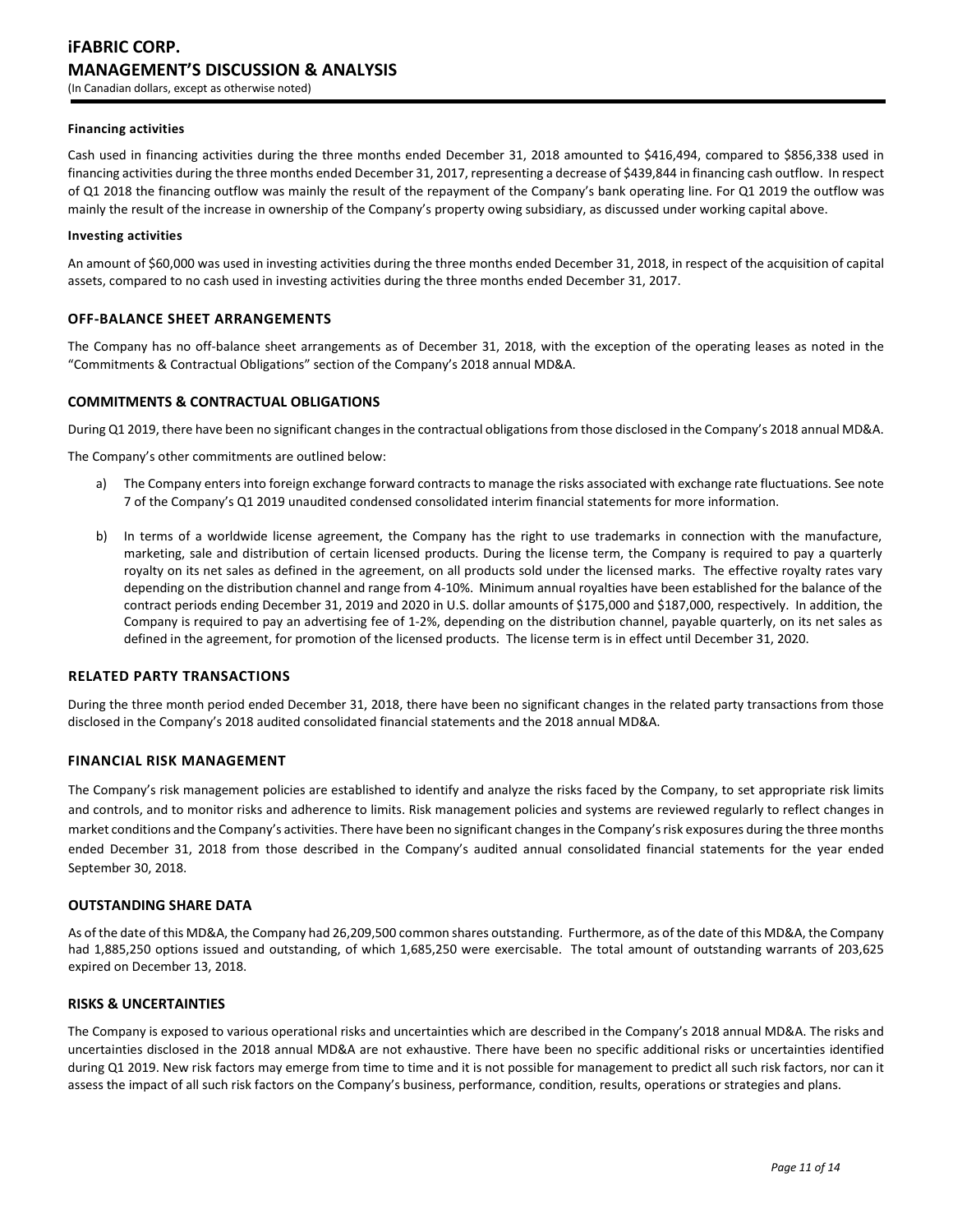# **CRITICAL ACCOUNTING POLICIES AND ESTIMATES**

This MD&A is based upon the Q1 2019 unaudited condensed consolidated interim financial statements, which have been prepared in accordance with IFRS and IAS 34, "Interim Financial Reporting". The preparation of the Q1 2019 unaudited condensed consolidated interim financial statements requires management to select appropriate accounting policies and to make judgments, estimates and assumptions that affect the reported amounts of assets, liabilities, revenues, expenses and the disclosure of contingent assets and liabilities at the end of the reporting period. The estimates and related assumptions are based on previous experience and other factors considered reasonable under the circumstances, the results of which form the basis of making assumptions about carrying values of assets and liabilities that are not readily apparent from other sources.

The estimates and underlying assumptions are reviewed on an ongoing basis. Revisions to accounting estimates are recognized in the period in which the estimate is revised if the revision affects only that period or in the period of revision and future periods if the revision affects both current and future periods.

Significant assumptions about the future that management has made could result in a material adjustment to the carrying amounts of assets and liabilities, or on the reported results of revenues, expenses, gains, or losses, in the event that actual results differ from assumptions made. The methods used to calculate critical accounting estimates are consistent with prior periods.

During Q1 2019, there were no significant changes to methods used to:

- Cost inventory or determine provisions for obsolete or slow-moving inventory
- Determine impairment of deferred development costs
- Determine impairment of deferred income tax assets
- Determine impairment or estimated useful lives of property, plant and equipment
- Determine the fair value of share-based payment transactions

For further details concerning the use of estimates, judgments and assumptions in the preparation of the Company's Q1 2019 unaudited condensed consolidated interim financial statements, along with details of the significant accounting policies used in the preparation of such interim financial statements, specific reference should be made to note 3 of the Company's audited annual consolidated financial statements for the fiscal year ended September 30, 2018.

# **ACCOUNTING POLICY DEVELOPMENTS**

### **SUMMARY OF SIGNIFICANT ACCOUNTING POLICIES**

The significant accounting policies as disclosed in the Company's audited annual consolidated financial statements for the year ended September 30, 2018 have been applied consistently in the preparation of the unaudited condensed consolidated interim financial statements for the quarter ended December 31, 2018, except as detailed below.

### **a) New standards recently adopted**

# **IFRS 9 – Financial Instruments**

Effective October 1, 2018, the Company adopted IFRS 9, "Financial Instruments", issued in July 2014, which replaces IAS 39, "Financial Instruments: Recognition and Measurement". The new standard accounts for all aspects of financial instruments and includes a logical model for classification and measurement, a single forward looking 'expected-loss' impairment model and a substantially reformed approach to hedge accounting. Adoption of this new standard did not have a material impact on the Company's financial statements. The Company has adopted IFRS 9 using a retrospective approach with no impact to the net earnings or opening retained earnings of comparative periods.

The Company has revised the description of its accounting policy for financial instruments to reflect the new classification approach as follows:

On initial recognition, financial instruments as measured at fair value. Measurement in subsequent periods depends on the classification of the financial instruments described below:

Amortized cost: Financial instruments under this classification include cash, accounts receivable, due from related parties, bank indebtedness, accounts payable and accrued liabilities, due to related parties and loan payable.

Fair value through profit or loss: Financial instruments under this classification include foreign exchange forward contracts.

Fair value through other comprehensive income: The Company has no financial instruments under this classification.

IFRS 9 replaces the incurred loss model in IAS39 with a forward-looking expected credit loss model ("ECL"). This new model applies to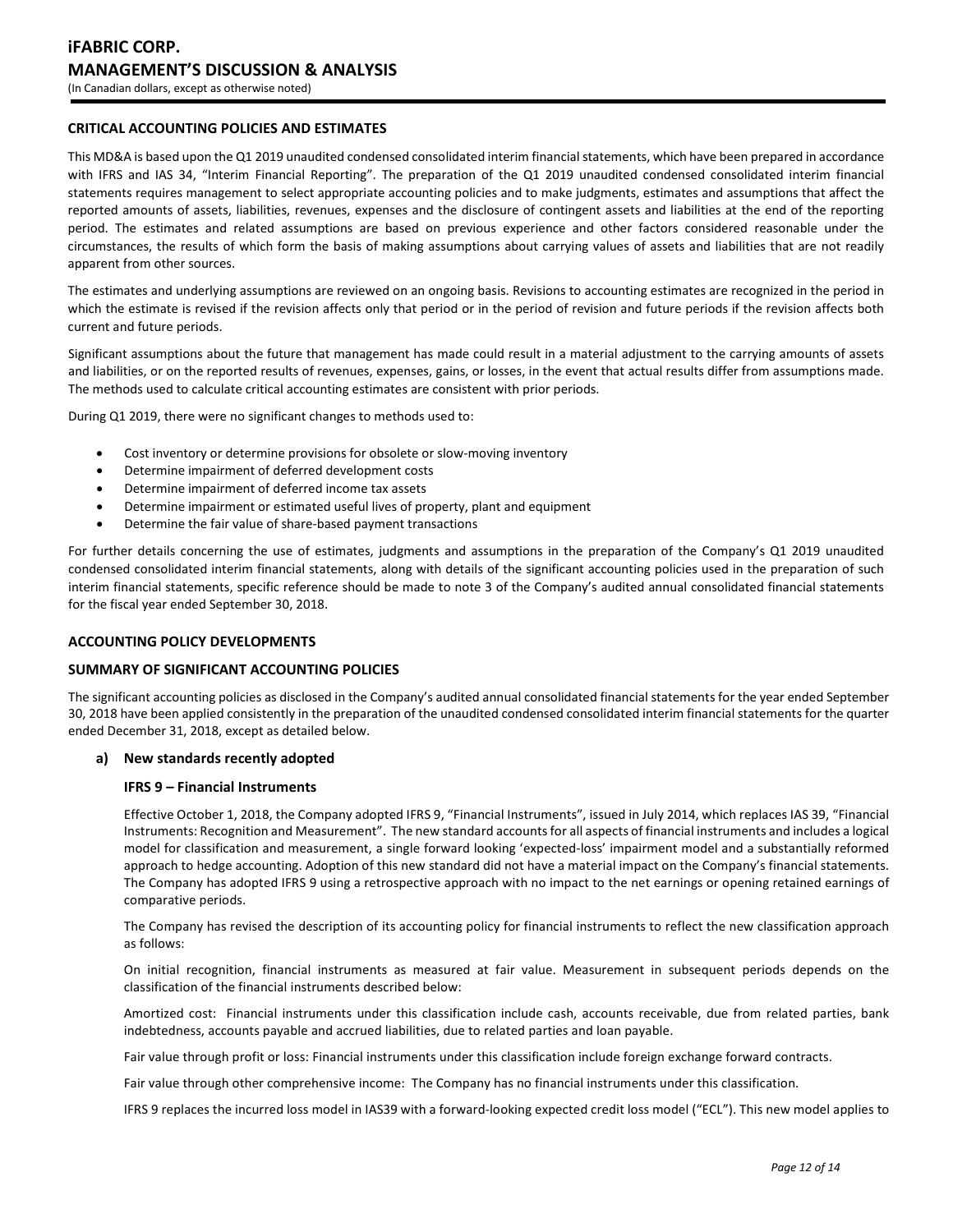financial assets measured at amortized cost. Under IFRS 9, credit losses are recognized earlier than under IAS 39. The Company's accounts receivable balance is primarily comprised of amounts due from customers. The Company has determined the adoption of IFRS 9 has resulted in no additional recorded impairment allowance for the three months ended December 31, 2018.

# **IFRS 15 – Revenue from Contracts with Customers**

Effective October 1, 2018, the Company adopted IFRS 15 issued in May 2014, and amended in September 2015 and April 2016. IFRS 15 replaces the existing revenue recognition guidance with a single comprehensive accounting model. The standard requires an entity to recognize revenue to reflect the transfer of goods and services for the amount it expects to receive when control is transferred to the purchaser of such goods and services.

As a result of the adoption of IFRS 15, no changes to the Company's comparative financial statements were required. IFRS 15 did not have a material impact on the condensed interim financial statements of loss and comprehensive loss or its condensed interim statements of financial position as at December 31, 2018.

The Company has revised the description of its accounting policy for revenue recognition to reflect the new standard as follows:

The Company recognizes revenue when control of the goods and services has been transferred to the customer. Revenue is measured at the fair value of the amount of consideration to which the Company expects to be entitled to, including variable consideration, if any, to the extent that it is highly probable that a significant reversal will not occur.

Net revenue reflects the Company's sale of merchandise, less returns, and after making allowance for anticipated discounts and rebates.

# **b) Future changes to accounting standards**

Certain new standards, interpretations, amendments and improvements to existing standards were issued by the IASB or International Financial Reporting Interpretations Committee ("IFRIC") that are mandatory for accounting periods beginning on January 1, 2019 or later periods. The standards implemented or impacted that are applicable to the company are as follows:

i) IFRS 16, 'Leases', was published in January 2016, replacing IAS 17, 'Leases', and related interpretations. The standard introduces a single lessee accounting model and requires a lessee to recognize assets and liabilities for all leases with a term of more than 12 months, unless the underlying asset is of low value. A lessee is required to recognize a right-ofuse asset representing its right to use the underlying asset and a lease liability representing its obligation to make lease payments. Lessors continue to classify leases as finance and operating leases. Other areas of the lease accounting model have been impacted, including the definition of a lease. Transitional provisions have been provided. IFRS 16 becomes effective for annual periods beginning on or after January 1, 2019, and is to be applied retrospectively. The Company is currently assessing the impact of the new standard on its consolidated financial statements.

### **DISCLOSURE CONTROLS AND PROCEDURES**

Disclosure controls and procedures are designed to provide reasonable assurance that material information relating to the Company is made known to the Chief Executive Officer and the Chief Financial Officer (the "Certifying Officers") by others on a timely basis so that appropriate decisions can be made regarding public disclosure within the time periods required by applicable securities laws. The Certifying Officers are responsible for establishing and maintaining the Company's disclosure controls and procedures. Based on an evaluation of the Company's disclosure controls and procedures, the Company's Certifying Officers have concluded that these controls are appropriately designed and were operating effectively as of December 31, 2018. Although the Company's disclosure controls and procedures were operating effectively as of December 31, 2018, there can be no assurance that the Company's disclosure controls and procedures will detect or uncover all failures of persons within the Company to disclose material information otherwise required to be set forth in the annual regulatory filings.

### **INTERNAL CONTROL OVER FINANCIAL REPORTING**

Internal control over financial reporting ("ICFR") is designed to provide reasonable assurance regarding the reliability of the Company's financial reporting and the preparation of financial statements in accordance with IFRS. The Certifying Officers are responsible for establishing and maintaining adequate ICFR for the Company. The Certifying Officers have evaluated the effectiveness of the Company's ICFR as at December 31, 2018 and whether any material weaknesses relating to the design of the Company's ICFR were existing as at December 31, 2018. Based on that evaluation, the Certifying Officers concluded that the ICFR, as defined by National Instrument 52-109 – Certification of Disclosure on Issuers' Annual and Interim Filings, are appropriately designed and were operating effectively and that no material weaknesses were identified through their evaluation. The Certifying Officers have evaluated whether there were any changes in the Company's ICFR that occurred during the fiscal period ended December 31, 2018 that have materially affected, or are reasonably likely to materially affect, its ICFR. No such changes were identified through their evaluation.